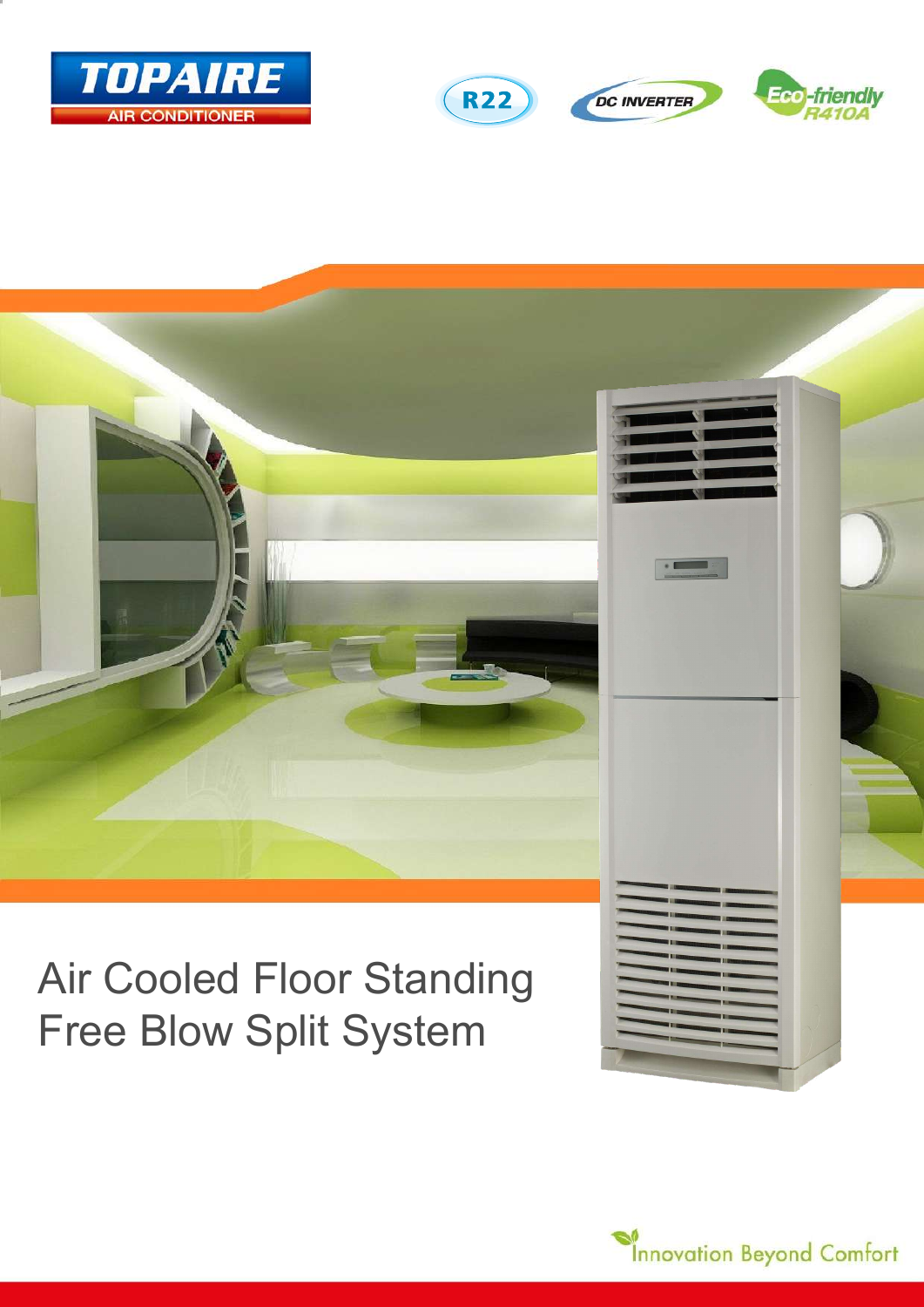## **SPECIFICATIONS**



### AIR COOLED FLOOR STANDING R22

- Enhance air flow performance for better air circulation.
- LCD display panel, self diagnosis and auto restart function.
- Evaporator coil with anti-corrosion hydrophilic coated slit fins.
- Centrifugal fan to exchange strong air flow.
- Anti-mold and long lasting washable saran net air filter.
- Durable electro-galvanized steel casing c/w epoxy polyester powder coating.

Operating Model • 4 function mode [Auto, Cooling,

Drying (Dehumidification) and Fan only]

- Fan Speed Adjustment • 4 fan speed mode
- [Auto, Low, Medium, High]
- On/Off Power By Manual or (Auto Restart)

|             | বৈ |
|-------------|----|
| <b>AIRE</b> | 20 |
|             |    |

#### Temperature/Time Adjustment Setting

- Increase/decrease desired room temperature
- Increase/decrease desired (time/timer)
- Automatic Swing



LED Display

- LED room temperature
- setting digital display



#### Wireless Remote Control

ţ

ikis.  $\Box$ 

TOI

| <b>MODEL</b>                     | (OUTDOOR)                                                                                        | <b>TAS 25 F</b>              | <b>TAS 30 E</b>           | <b>TAS 36 F</b>              | <b>TAS 40 F</b>                               | <b>TAS 50 E</b>   | <b>TAS 60 E</b>     |  |  |
|----------------------------------|--------------------------------------------------------------------------------------------------|------------------------------|---------------------------|------------------------------|-----------------------------------------------|-------------------|---------------------|--|--|
|                                  | (INDOOR)                                                                                         | <b>TFS 25 F</b>              | <b>TFS 30 F</b>           | <b>TFS 40 F</b>              | <b>TFS 40 F</b>                               | <b>TFS 50 F</b>   | TFS <sub>60</sub> F |  |  |
| COOLING CAPACITY                 | <b>BTU/HR</b>                                                                                    | 25,000                       | 30,000                    | 36,000                       | 40,000                                        | 50,000            | 60,000              |  |  |
|                                  | KW                                                                                               | 7.33                         | 8.79                      | 10.55                        | 11.72                                         | 14.65             | 17.58               |  |  |
| POWER SUPPLY                     | V/PH/HZ                                                                                          | 380-415/3/50<br>220-240/1/50 |                           |                              |                                               |                   |                     |  |  |
| POWER INPUT                      | W                                                                                                | 2,663                        | 3,032                     | 4,265                        | 4,390                                         | 5,250             | 5,638               |  |  |
| OPERATING CURRENT                | $\mathsf A$                                                                                      | 12.50                        | 14.50                     | 18.50                        | 8.60                                          | 9.50              | 11.35               |  |  |
| EER                              | W/W                                                                                              | 2.75                         | 2.90                      | 2.47                         | 2.67                                          | 2.79              | 3.12                |  |  |
| <b>FEATURES</b><br><b>INDOOR</b> |                                                                                                  |                              |                           |                              |                                               |                   |                     |  |  |
| <b>FAN</b>                       |                                                                                                  |                              |                           |                              |                                               |                   |                     |  |  |
| <b>TYPE</b>                      |                                                                                                  |                              |                           |                              | CENTRIFUGAL FAN                               |                   |                     |  |  |
| AIR FLOW                         | <b>CFM</b>                                                                                       | 680                          | 900                       | 1,050                        | 1,050                                         | 1,150             | 1,400               |  |  |
| SOUND LEVEL (HI / LOW)           | dBA                                                                                              | 50/46                        | 53/50                     | 56/51                        | 56/51                                         | 56/51             | 59/55               |  |  |
| <b>EVAPORATOR COIL</b>           |                                                                                                  |                              |                           |                              |                                               |                   |                     |  |  |
| <b>FACE AREA</b>                 | FT <sup>2</sup>                                                                                  | 3.20                         | 4.38                      | 4.38                         | 4.38                                          | 4.38              | 4.23                |  |  |
| <b>TUBE</b>                      |                                                                                                  |                              |                           |                              | SEAMLESS INNER GROOVE COPPER TUBE             |                   |                     |  |  |
| FIN                              |                                                                                                  |                              |                           |                              | ANTI-CORROSION HYDROPHILIC ALUMINIUM SLIT FIN |                   |                     |  |  |
| <b>INDOOR UNIT DIMENSION</b>     |                                                                                                  |                              |                           |                              |                                               |                   |                     |  |  |
| WIDTH                            | <b>MM</b>                                                                                        | 510                          | 550                       | 550                          | 550                                           | 550               | 610                 |  |  |
| DEPTH                            | <b>MM</b>                                                                                        | 240                          | 350                       | 350                          | 350                                           | 350               | 390                 |  |  |
| <b>HEIGHT</b>                    | MM                                                                                               | 1,695                        | 1,800                     | 1,800                        | 1,800                                         | 1,800             | 1,925               |  |  |
| <b>NET WEIGHT</b>                | KG                                                                                               | 33                           | 49                        | 49                           | 49                                            | 49                | 59                  |  |  |
| <b>OUTDOOR</b>                   | <b>FEATURES</b>                                                                                  |                              |                           |                              |                                               |                   |                     |  |  |
| <b>COMPRESSOR</b>                |                                                                                                  |                              |                           |                              |                                               |                   |                     |  |  |
| <b>TYPE</b>                      |                                                                                                  | <b>ROTARY</b>                | <b>ROTARY</b>             | <b>SCROLL</b>                | <b>SCROLL</b>                                 | <b>SCROLL</b>     | <b>SCROLL</b>       |  |  |
| PROTECTION DEVICE                | INTERNAL THERMAL OVER LOAD<br>INTERNALTHERMAL OVERLOAD & HI - LOW PRESSURE SWITCH<br><b>TYPE</b> |                              |                           |                              |                                               |                   |                     |  |  |
| <b>CONDENSER FAN</b>             |                                                                                                  |                              |                           |                              |                                               |                   |                     |  |  |
| <b>TYPE</b>                      |                                                                                                  |                              |                           | PROPELLER FAN / DIRECT DRIVE |                                               |                   |                     |  |  |
| QUANTITY                         |                                                                                                  | $\mathbf{1}$                 | $\mathbf{1}$              | $\mathbf{1}$                 | $\overline{1}$                                | 1                 | $\overline{2}$      |  |  |
| <b>CONDENSER COIL</b>            |                                                                                                  |                              |                           |                              |                                               |                   |                     |  |  |
| <b>TUBE</b>                      | SEAMLESS INNER GROOVE COPPER TUBE                                                                |                              |                           |                              |                                               |                   |                     |  |  |
| FIN                              |                                                                                                  |                              |                           |                              | ANTI-CORROSION HYDROPHILIC ALUMINIUM SLIT FIN |                   |                     |  |  |
| REFRIGERANT                      | <b>TYPE</b>                                                                                      | R-22                         | $R-22$                    | R-22                         | $R-22$                                        | $R-22$            | R-22                |  |  |
| REFRIGERANT CHARGE VOLUME        | KG                                                                                               | 1.60                         | 1.65                      | 2.10                         | 2.40                                          | 2.45              | 3.20                |  |  |
| CAPACITY CONTROL                 |                                                                                                  |                              | CAPILLARY TUBE AT OUTDOOR |                              |                                               | ORIFICE AT INDOOR |                     |  |  |
| <b>PIPE</b>                      |                                                                                                  |                              |                           |                              |                                               |                   |                     |  |  |
| <b>DISCHARGE</b>                 | MM / (IN)                                                                                        | 9.52(3/8)                    | 9.52(3/8)                 | 9.52(3/8)                    | 9.52(3/8)                                     | 9.52(3/8)         | 9.52(3/8)           |  |  |
| <b>SUCTION</b>                   | MM / (IN)                                                                                        | 15.88 (5/8)                  | 15.88 (5/8)               | 19.00 (3/4)                  | 19.00 (3/4)                                   | 19.00 (3/4)       | 19.00 (3/4)         |  |  |
| <b>CASING</b>                    |                                                                                                  |                              |                           |                              |                                               |                   |                     |  |  |
| <b>MATERIAL</b>                  | ELECTRO-GALVANISED MILD STEEL                                                                    |                              |                           |                              |                                               |                   |                     |  |  |
| <b>FINISH</b>                    | EPOXY POWDER COATING                                                                             |                              |                           |                              |                                               |                   |                     |  |  |
| <b>OUTDOOR UNIT DIMENSION</b>    |                                                                                                  |                              |                           |                              |                                               |                   |                     |  |  |
| <b>WIDTH</b>                     | <b>MM</b>                                                                                        | 845                          | 895                       | 895                          | 990                                           | 990               | 900                 |  |  |
| <b>DEPTH</b>                     | <b>MM</b>                                                                                        | 335                          | 313                       | 313                          | 345                                           | 345               | 340                 |  |  |
| <b>HEIGHT</b>                    | <b>MM</b>                                                                                        | 695                          | 860                       | 860                          | 965                                           | 965               | 1,170               |  |  |
| <b>NET WEIGHT</b>                | KG                                                                                               | 48                           | 62                        | 74                           | 81                                            | 88                | 93                  |  |  |
|                                  |                                                                                                  |                              |                           |                              |                                               |                   |                     |  |  |

All specification are subject to change by manufacturer without prior notice.

Note: The nominal cooling capacity is based on condenser outdoor air entering temp. 35 °C (DB); indoor on coil temp. 27/19 °C (DB / WB)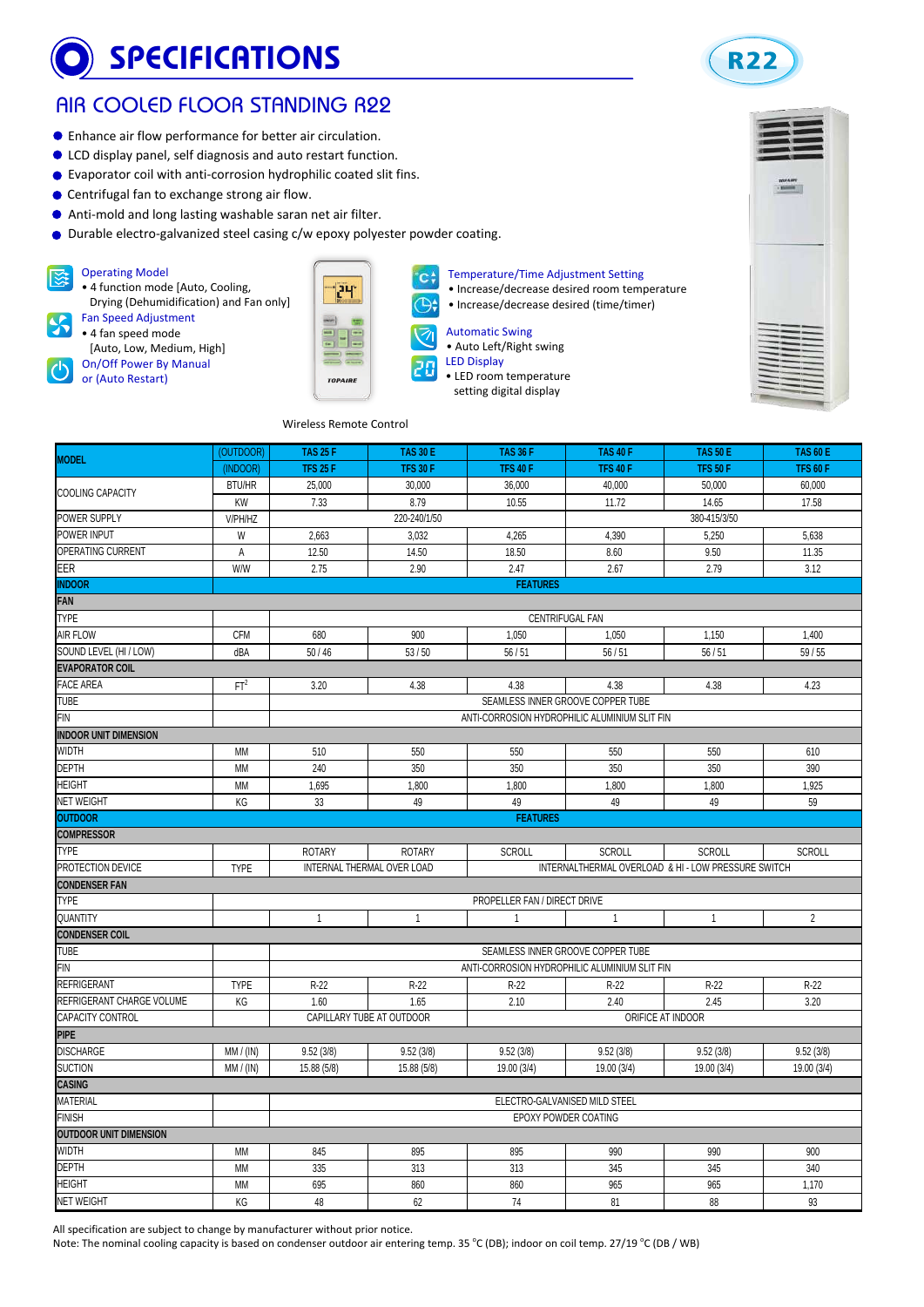### SPECIFICATIONS



### AIR COOLED FLOOR STANDING R410A

- Enhance air flow performance for better air circulation.
- LCD display panel, self diagnosis and auto restart function.
- Evaporator coil with anti-corrosion hydrophilic coated slit fins.
- Centrifugal fan to exchange strong air flow.
- Anti-mold and long lasting washable saran net air filter.
- Durable electro-galvanized steel casing c/w epoxy polyester powder coating.

#### Operating Model

• 4 function mode [Auto, Cooling,

Drying (Dehumidification) and Fan only] Fan Speed Adjustment

- 4 fan speed mode
- [Auto, Low, Medium, High] On/Off Power By Manual or (Auto Restart)

| Ï          |           |
|------------|-----------|
|            |           |
|            | $\bar{z}$ |
| <b>IRE</b> | 20        |
|            |           |

#### Temperature/Time Adjustment Setting

• Increase/decrease desired room temperature

- Increase/decrease desired (time/timer)
- Automatic Swing



LED Display

- LED room temperature setting digital display
- 



#### Wireless Remote Control

ʻ.

 $\Box$ 

TOP

| <b>MODEL</b>                     | (OUTDOOR)       | <b>TAS 25 A4</b>                                      | <b>TAS 30 A4</b> | <b>TAS 36 A4</b>                                | <b>TAS 40 A4</b>                                     | <b>TAS 50 A4</b>     | <b>TAS 60 A4</b> |  |
|----------------------------------|-----------------|-------------------------------------------------------|------------------|-------------------------------------------------|------------------------------------------------------|----------------------|------------------|--|
|                                  | (INDOOR)        | <b>TFS 25 A4</b>                                      | <b>TFS 30 A4</b> | <b>TFS 40 A4</b>                                | <b>TFS 40 A4</b>                                     | <b>TFS 50 A4</b>     | <b>TFS 60 A4</b> |  |
| COOLING CAPACITY                 | <b>BTU/HR</b>   | 24,000                                                | 30,000           | 36,000                                          | 40,000                                               | 48,000               | 60,000           |  |
|                                  | KW              | 7.03                                                  | 8.79             | 10.55                                           | 11.72                                                | 14.07                | 17.58            |  |
| POWER SUPPLY                     | V/PH/HZ         |                                                       | 220-240/1/50     |                                                 |                                                      | $380 - 415 / 3 / 50$ |                  |  |
| POWER INPUT                      | W               | 2,600                                                 | 4.000            | 4,200                                           | 4,240                                                | 5,338                | 6,388            |  |
| OPERATING CURRENT                | A               | 12.50                                                 | 18.00            | 19.50                                           | 8.50                                                 | 9.50                 | 12.55            |  |
| EER                              | <b>W/W</b>      | 2.71                                                  | 2.20             | 2.51                                            | 2.76                                                 | 2.64                 | 2.75             |  |
| <b>INDOOR</b>                    |                 |                                                       |                  |                                                 |                                                      |                      |                  |  |
| FAN                              |                 |                                                       |                  |                                                 |                                                      |                      |                  |  |
| <b>TYPE</b>                      |                 |                                                       |                  | CENTRIFUGAL FAN                                 |                                                      |                      |                  |  |
| <b>AIR FLOW</b>                  | <b>CFM</b>      | 680                                                   | 900              | 1,050                                           | 1,050                                                | 1,150                | 1,350            |  |
| SOUND LEVEL (HI / LOW)           | dBA             | 50/46                                                 | 53/50            | 56/51                                           | 56/51                                                | 56/51                | 59/55            |  |
| <b>EVAPORATOR COIL</b>           |                 |                                                       |                  |                                                 |                                                      |                      |                  |  |
| FACE AREA                        | FT <sup>2</sup> | 3.20                                                  | 4.38             | 4.38                                            | 4.38                                                 | 4.38                 | 4.23             |  |
| <b>TUBE</b>                      |                 |                                                       |                  | SEAMLESS INNER GROOVE COPPER TUBE               |                                                      |                      |                  |  |
| <b>FIN</b>                       |                 |                                                       |                  | ANTI-CORROSION HYDROPHILIC ALUMINIUM SLIT FIN   |                                                      |                      |                  |  |
| <b>INDOOR UNIT DIMENSION</b>     |                 |                                                       |                  |                                                 |                                                      |                      |                  |  |
| <b>WIDTH</b>                     | MM              | 510                                                   | 550              | 550                                             | 550                                                  | 550                  | 610              |  |
| <b>DEPTH</b>                     | <b>MM</b>       | 240                                                   | 350              | 350                                             | 350                                                  | 350                  | 390              |  |
| <b>HEIGHT</b>                    | <b>MM</b>       | 1,695                                                 | 1,800            | 1,800                                           | 1,800                                                | 1,800                | 1,925            |  |
| <b>NET WEIGHT</b>                | KG              | 33                                                    | 49               | 49                                              | 49                                                   | 49                   | 59               |  |
| <b>OUTDOOR</b>                   |                 |                                                       |                  |                                                 |                                                      |                      |                  |  |
| <b>COMPRESSOR</b>                |                 |                                                       |                  |                                                 |                                                      |                      |                  |  |
| <b>TYPE</b>                      |                 | <b>ROTARY</b>                                         | SCROLL           | <b>SCROLL</b>                                   | <b>SCROLL</b>                                        | <b>SCROLL</b>        | <b>SCROLL</b>    |  |
| PROTECTION DEVICE                | <b>TYPE</b>     | THERMAL OVER LOAD                                     |                  |                                                 | INTERNAL THERMAL OVERLOAD & HI - LOW PRESSURE SWITCH |                      |                  |  |
| FAN                              |                 |                                                       |                  |                                                 |                                                      |                      |                  |  |
| <b>TYPE</b>                      |                 |                                                       |                  | PROPELLER FAN / DIRECT DRIVE                    |                                                      |                      |                  |  |
| QUANTITY                         |                 | $\mathbf{1}$                                          | $\mathbf{1}$     | $\mathbf{1}$                                    | $\overline{1}$                                       | $\overline{2}$       | $\overline{2}$   |  |
| <b>CONDENSER COIL</b>            |                 |                                                       |                  |                                                 |                                                      |                      |                  |  |
| <b>TUBE</b>                      |                 |                                                       |                  | SEAMLESS INNER GROOVE COPPER TUBE               |                                                      |                      |                  |  |
| FIN                              |                 |                                                       |                  | ANTI-CORROSION HYDROPHILIC ALUMINIUM SLIT FIN   |                                                      |                      |                  |  |
| <b>REFRIGERANT</b>               | <b>TYPE</b>     | R-410A                                                | R-410A           | R-410A                                          | R-410A                                               | R-410A               | R-410A           |  |
| REFRIGERANT CHARGE VOLUME        | KG              | 1.35                                                  | 2.10             | 2.55                                            | 2.50                                                 | 3.00                 | 3.05             |  |
| CAPACITY CONTROL                 |                 |                                                       |                  | CAPILLARY TUBE / THROTTLE VALVE AT OUTDOOR UNIT |                                                      |                      |                  |  |
| <b>PIPE</b>                      |                 |                                                       |                  |                                                 |                                                      |                      |                  |  |
| <b>DISCHARGE</b>                 | MM/ (IN)        | 9.52(3/8)                                             | 9.52(3/8)        | 9.52(3/8)                                       | 9.52(3/8)                                            | 9.52(3/8)            | 9.52(3/8)        |  |
| <b>SUCTION</b>                   | MM/ (IN)        | 15.88 (5/8)                                           | 15.88 (5/8)      | 15.88 (5/8)                                     | 15.88 (5/8)                                          | 15.88 (5/8)          | 19.00 (3/4)      |  |
| <b>CASING</b><br><b>MATERIAL</b> |                 |                                                       |                  |                                                 |                                                      |                      |                  |  |
| <b>FINISH</b>                    |                 | ELECTRO-GALVANISED MILD STEEL<br>EPOXY POWDER COATING |                  |                                                 |                                                      |                      |                  |  |
| <b>OUTDOOR UNIT DIMENSION</b>    |                 |                                                       |                  |                                                 |                                                      |                      |                  |  |
| <b>WIDTH</b>                     | <b>MM</b>       | 845                                                   | 895              | 990                                             | 990                                                  | 900                  | 900              |  |
| <b>DEPTH</b>                     | MM              | 335                                                   | 313              | 355                                             | 355                                                  | 340                  | 340              |  |
| <b>HEIGHT</b>                    | MM              | 695                                                   | 862              | 965                                             | 965                                                  | 1,170                | 1,170            |  |
| <b>NET WEIGHT</b>                | KG              | 48                                                    | 83               | 88                                              | $90\,$                                               | 101                  | 103              |  |
|                                  |                 |                                                       |                  |                                                 |                                                      |                      |                  |  |

All specification are subject to change by manufacturer without prior notice.

Note: The nominal cooling capacity is based on condenser outdoor air entering temp. 35 °C (DB); indoor on coil temp. 27/19 °C (DB / WB)